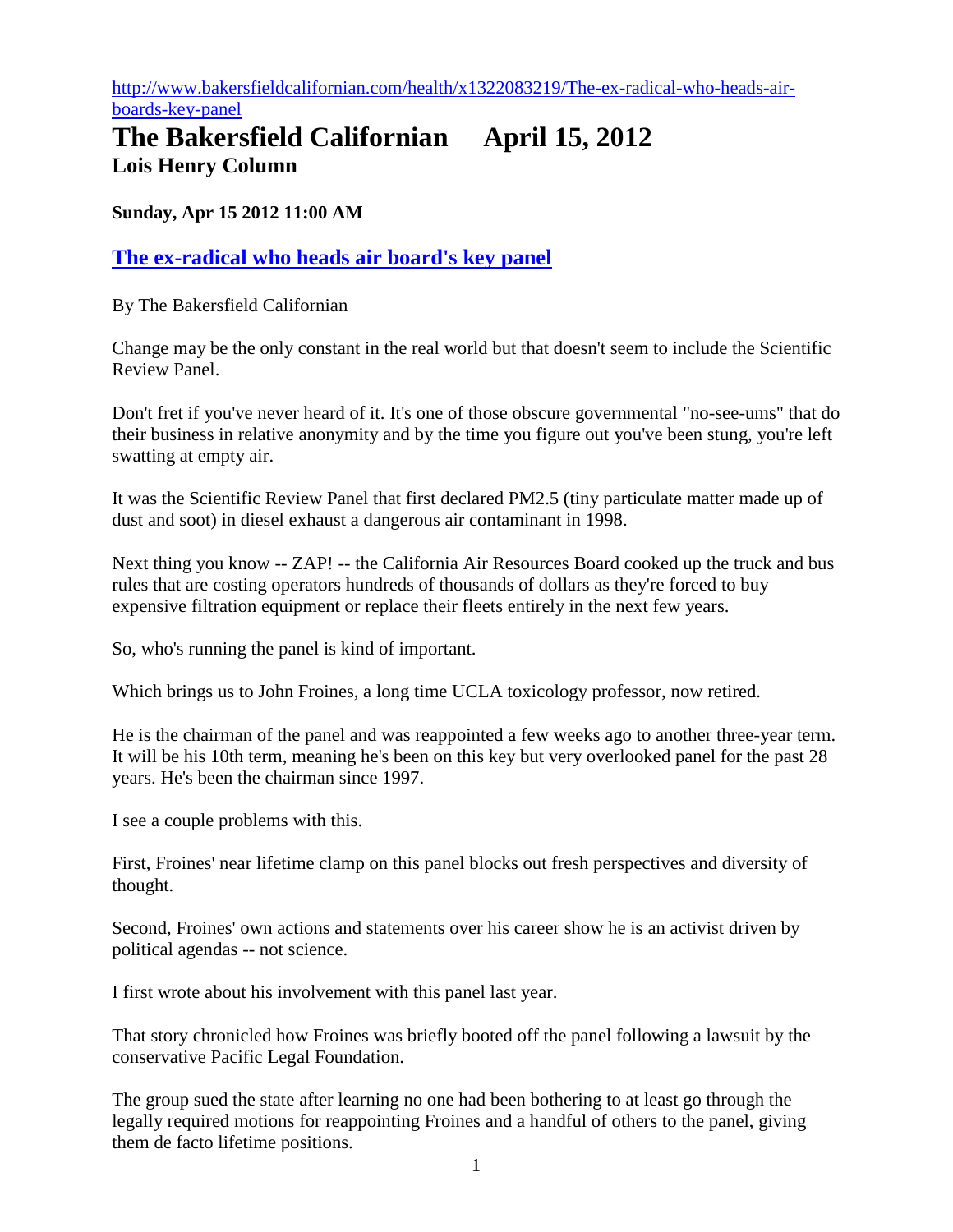Ultimately, five members of the nine-member panel were replaced in the summer of 2010.

That included Froines -- initially.

Assembly Speaker John Perez had appointed UC Irvine professor Michael Kleinman to replace Froines but later asked him to step down and reappointed Froines to the chair.

I spoke with Kleinman about the turn of events last year, which he characterized as "strange and highly charged."

It's not strange when you learn a little more about Froines.

Froines is an activist. And he makes no bones about the fact that he believes science should be used to improve society.

He didn't return my calls last year and I got the same treatment this year.

But Internet searches paint a pretty good portrait of the man and his agenda.

Froines is a Berkeley and Yale-educated chemist. His biggest claim to fame -- or infamy -- in his early years was being a member of the Chicago 7. For you younger readers, the Chicago 7 was an anti-war group charged with inciting riots at the 1968 Democratic Convention.

Froines and Lee Weiner were the only two defendants acquitted. They had been charged with making "incendiary devices," stink bombs.

One of Froines' co-defendants was Tom Hayden, who later went on to become a powerful and environmentally active California state legislator serving from 1982 to 2000.

Froines' connection to Hayden actually started before the Chicago 7.

After coming to the University of Oregon in 1967 to teach, Froines quickly became the faculty advisor for Students for a Democratic Society, a politically charged group Hayden helped found in the early 1960s, according to a 2003 paper on scientific activism written by University of Oregon student Katie Drueding.

In 1969, Froines took an unpaid leave to deal with the Chicago 7 indictment.

He later implied he'd been told by the university that he would have to remove politics from his work as a scientist and teacher in order to return to the school.

He refused and instead resigned in 1970.

In a lengthy farewell statement, quoted by Drueding, Froines complained that science and society aren't compatible as long as society was "deformed."

So, he apparently went about fixing it.

After the University of Oregon, he left the world of pure research and entered the realm of applied science in public service to "improve lives," Drueding wrote.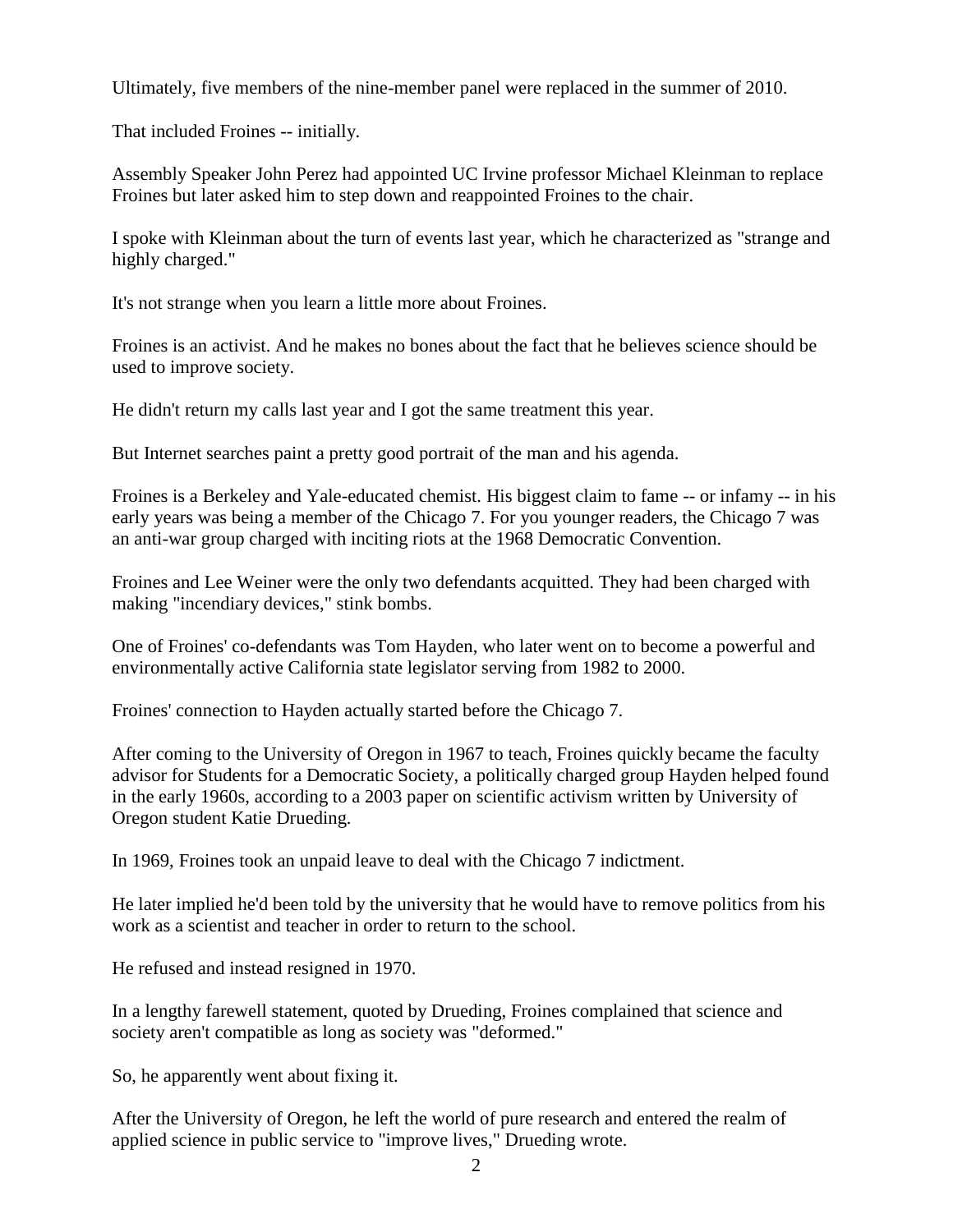Froines became Director of Toxic Substances at the Occupational Safety and Health Administration and then Deputy Director of the National Institute for Occupational Safety and Health.

He recently retired from UCLA but remains director of the university-affiliated Southern California Particle Center, dedicated to studying how particulate matter, such as is found in diesel exhaust, harms human health.

His goal of using science to fix society appears to have remained steadfast over time.

In 1999 , a UCLA publication noted that Froines had recently opened his Southern California Particle Center. His hope, according to that article, was that the center's focused science on particulate matter would eventually allow "new environmental standards for air particles, both in terms of public health and far-flung economic consequences."

In a 2007 interview with San Francisco public television station KQED, Froines gave an even clearer explanation of his views on science and society.

"I kept having to figure out whether I was a social activist or I was a scientist. And getting into environmental issues was a way to deal with that schizophrenia. So it was about '74 when I decided that that was the path to take."

All of which tells me Froines believes science is a hammer that should be used to pound society into shape.

That's not my view.

But then I don't agree with much about how science, government and money interact these days.

Such as, I think it should be major no-no for anyone on the Scientific Review Panel to get funding from the very boards the panel advises (i.e. the California Air Resources board) to pay for studies that A) support the panel's views and B) fuel more regulation for the very boards that funded the studies.

That's like a conflict of interest times three. But it goes on every day.

In Froines' case, he's taken millions from the California Air Resources board, to fund the start-up of his particle center and for various studies all geared toward bolstering his theories.

That's just not right.

And it's certainly not in keeping with the original intent of the Scientific Review Panel, that it focus purely on science free of politics.

Froines himself has told the world he's unwilling to divorce the two. So why is he still there?

*Opinions expressed in this column are those of Lois Henry, not The Bakersfield Californian. Her column appears Wednesdays and Sundays. Comment at [http://www.bakersfield.com,](http://www.bakersfield.com/) call her at (661) 395-7373 or e-mail [lhenry@bakersfield.com](mailto:lhenry@bakersfield.com)*